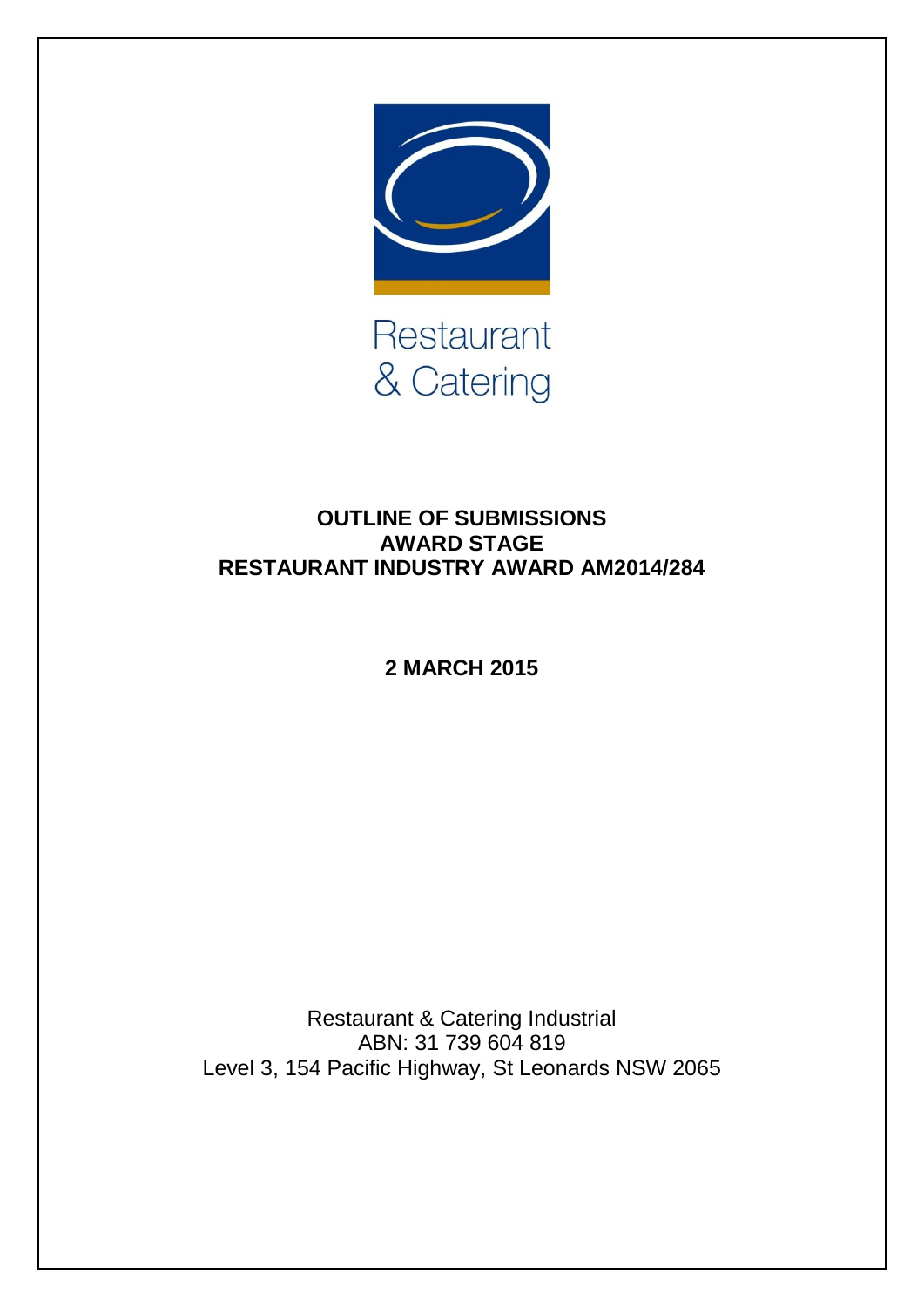# **Restaurant & Catering Industrial**

1) Restaurant & Catering Industrial is a Registered Organisation under the Fair Work (Registered Organisations) Act 2009 and represents the industrial interests of restaurants, cafes, food and catering businesses across Australia.

### **About the Industry**

- 2) The industry turns over some \$24 Billion per annum and is looking down the barrel of 8+% employment growth in the next twelve months. This growth is on top of a sizeable attrition from the industry due to the large number of casual employees engaged.
- 3) Approximately 63% of the industry earns an average 2% after tax and the overall average is only 4%. It is expected profits will further deteriorate in the short term. The restaurant sector is 58% of the hospitality industry and some 62% of employment in the industry. The average employment per business is 8 employees.

### **Outline of submissions**

4) Further to the Directions set out by the President Justice Ross on 23 January 2015 FWC [2015] 618 Restaurant & Catering Industrial provides the following particulars in respect to the claims to be pursued in respect to award changes for the Restaurant Industry Award 2010.

### Title (Clause 1)

- 5) Restaurant and Catering Industrial seek to change the title of the Award to the *Restaurant, Café and Catering Industry Award* to compliment the proposed new coverage clause.
- 6) Definitions (Clause 3)

Insert new definition of Restaurant and related businesses in line with new coverage clause.

Deleting the definition of **appropriate level of training** in clause 3.1.

### Coverage (Clause 4

7) Restaurant and Catering Industrial seek to vary the coverage of the award through the inclusion of 'stand-alone caterers' and the deletion of clause 4.8 (a)